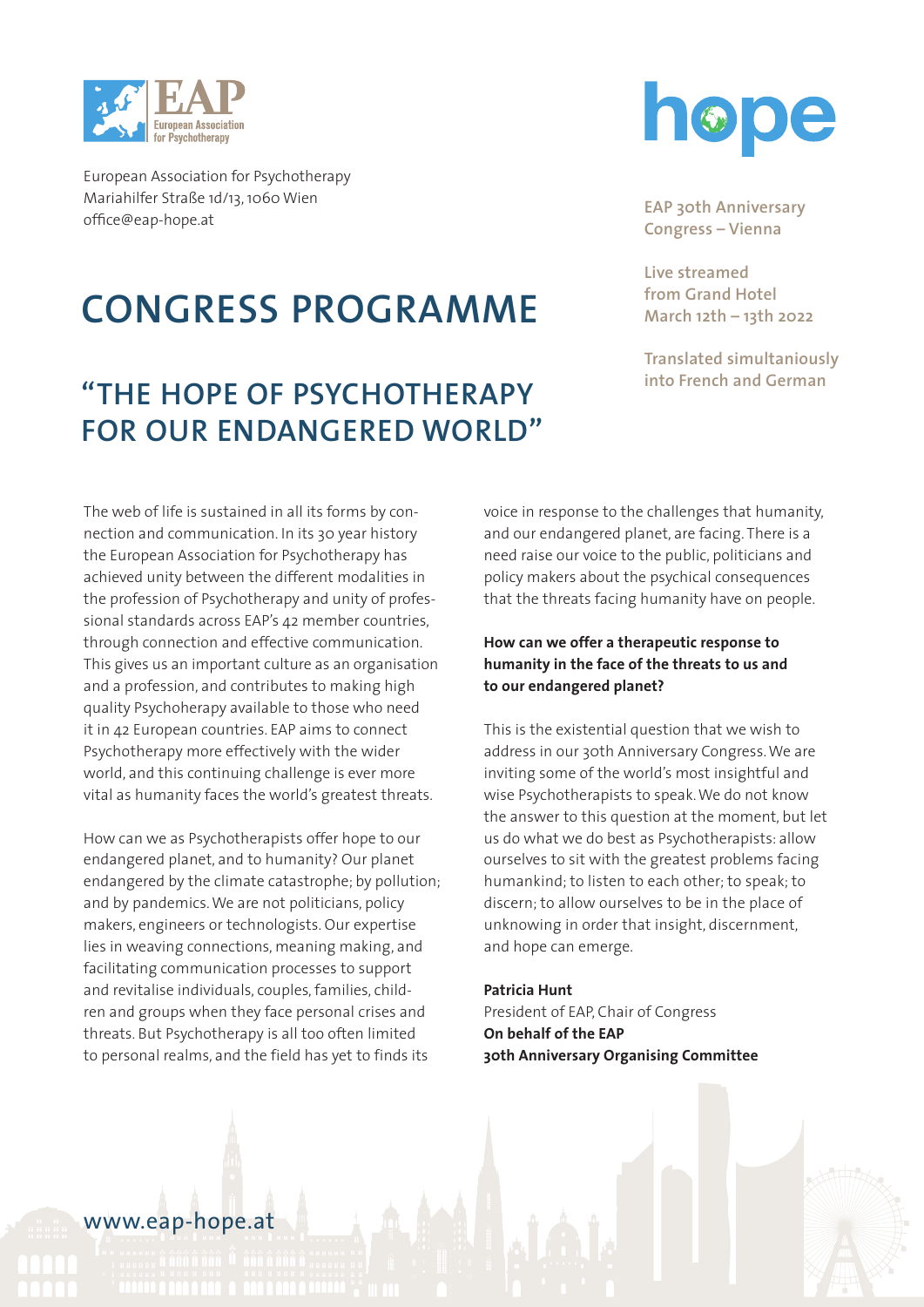



# **CONGRESS PROGRAMME**

EAP 30th Anniversary **March 12th – 13th 2022 Congress – Vienna March 12th – 13th 2022**

## **Saturday March 12th: Day 1**

| PROGRAMME                                                                                                                                                                                            |                                                                                   | CENTRAL<br><b>EUROPEAN TIME</b>                                                                                 |
|------------------------------------------------------------------------------------------------------------------------------------------------------------------------------------------------------|-----------------------------------------------------------------------------------|-----------------------------------------------------------------------------------------------------------------|
| Welcome to the 30th Anniversary Congress of EAP<br><b>Welcome from the President of Austria:</b><br>Alexander van der Bellen (tbc)                                                                   | President<br><b>Patricia Hunt</b><br>(United Kingdom)<br><b>Chair of Congress</b> | $09.30 - 9.45$                                                                                                  |
| "The Founding and History of EAP"<br><b>Professor Alfred Pritz (Austria)</b>                                                                                                                         |                                                                                   | $09.45 - 10.15$                                                                                                 |
| "The Hope of Psychotherapy for our Endangered World"<br><b>President Patricia Hunt</b>                                                                                                               |                                                                                   | $10.15 - 10.45$                                                                                                 |
| Coffee                                                                                                                                                                                               |                                                                                   | $10.45 - 11.00$                                                                                                 |
| <b>Round Table of Past Presidents of EAP</b>                                                                                                                                                         |                                                                                   | $11.00 - 12.30$<br><b>Alternative</b>                                                                           |
| "Past, Present and Future of EAP:<br>The Hope of Psychotherapy for our Endangered World."                                                                                                            | President<br><b>Patricia Hunt</b><br>and Professor                                | <b>Parallel Programme:</b><br>$11.00 - 11.45$<br>Barbara Fitzgerald<br>A Time and a Place:                      |
| Prof Cornelia Krause-Girth 2001 - 03 (Germany)<br>Paul Boyesen 2003 - 05 (France)<br>Prof Alexander Filts 2005 - 07 (Ukraine)                                                                        | <b>Eugenijus Laurinaitis</b><br>General Secretary<br>of EAP Joint                 | Training Psychotherapists<br>in a Changing World.                                                               |
| Adrian Rhodes 2011 - 13 (United Kingdom)<br>Prof Eugenijus Laurinaitis 2013 - 15 (Lithuania)<br>Celia Scanlan 2015 - 17 (Scotland)<br>Charles Cassar 2019 - 21 (Malta)                               | Convenors                                                                         | $11.45 - 12.30$<br>Tom Warnecke<br>Changing Times - What<br>are the Implications for<br>Psychotherapy Practice? |
| Lunch                                                                                                                                                                                                |                                                                                   | $12.30 - 13.30$                                                                                                 |
| Keynote Speaker: Professor Emmy van Deurzen<br>(United Kingdom) "Rising from our Existential Crisis:<br><b>Widening the Human Horizon."</b>                                                          |                                                                                   | $13.30 - 14.30$                                                                                                 |
| Reflective Discussion Groups: We meet in online<br>groups of up to 12 people so that we can all participate<br>in discussion about the hope that Psychotherapy can<br>offer to our endangered world. |                                                                                   | $14.30 - 15.30$                                                                                                 |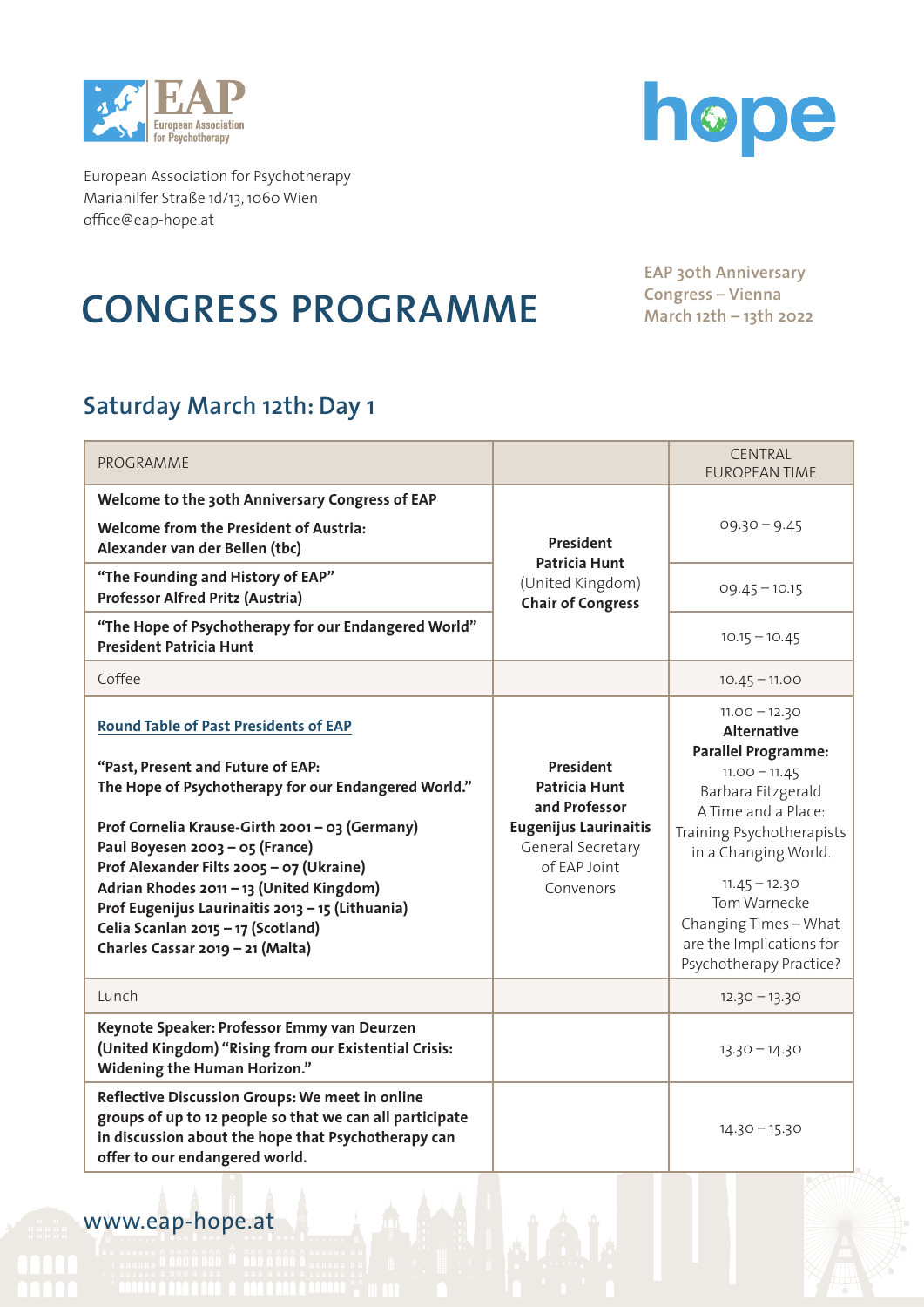



# **CONGRESS PROGRAMME**

**EAP 30th Anniversary Congress – Vienna March 12th – 13th 2022**

## **Saturday March 12th: Day 1**

| PROGRAMME                                                                                                                                      |                                | <b>CENTRAL</b><br>EUROPEAN TIME |
|------------------------------------------------------------------------------------------------------------------------------------------------|--------------------------------|---------------------------------|
| Coffee/Tea                                                                                                                                     |                                | $15.30 - 15.50$                 |
| Keynote Speaker: Professor Irvin Yalom<br>(United States of America)<br>In interview with Eugenijus Laurinaitis<br>"Matters of Death and Life" |                                | $15.50 - 16.50$                 |
| <b>Plenary for Day 1</b>                                                                                                                       | <b>President Patricia Hunt</b> | $16.50 - 17.00$                 |

## **Sunday March 13th: Day 2**

| PROGRAMME                                                                                                                                                                                                                   |                                                             | <b>CENTRAL</b><br><b>EUROPEAN TIME</b> |
|-----------------------------------------------------------------------------------------------------------------------------------------------------------------------------------------------------------------------------|-------------------------------------------------------------|----------------------------------------|
| Keynote Speaker: Professor Kyriaki Polychroni (Greece)<br>"There is a crack, a crack in everything  that is how<br>the light gets in." Hope through Fostering Emotional<br>Vulnerability in Therapy today.                  | <b>Professor</b><br>Nevena Calovska<br>(Serbia)<br>Convenor | $09.30 - 10.30$                        |
| <b>Break</b>                                                                                                                                                                                                                |                                                             | $10.30 - 10.40$                        |
| Keynote Speaker: Sue Daniel (Australia)<br>"All Hands on Deck!" At this crucial moment in time we<br>need to seriously consider our place in this Social World.<br>We are all in the same boat, and share the same planet." | Ivana Slavkovic<br>Convenor                                 | $10.40 - 11.40$                        |
| Coffee/Tea                                                                                                                                                                                                                  |                                                             | $11.40 - 12.00$                        |
| Reflective Discussion Groups: We meet in online<br>groups of up to 12 people so that we are all able<br>to participate in discussion about the hope that<br>Psychotherapy can offer to our endangered world.                |                                                             | $12.00 - 13.00$                        |
| Lunch                                                                                                                                                                                                                       |                                                             | $13.00 - 13.45$                        |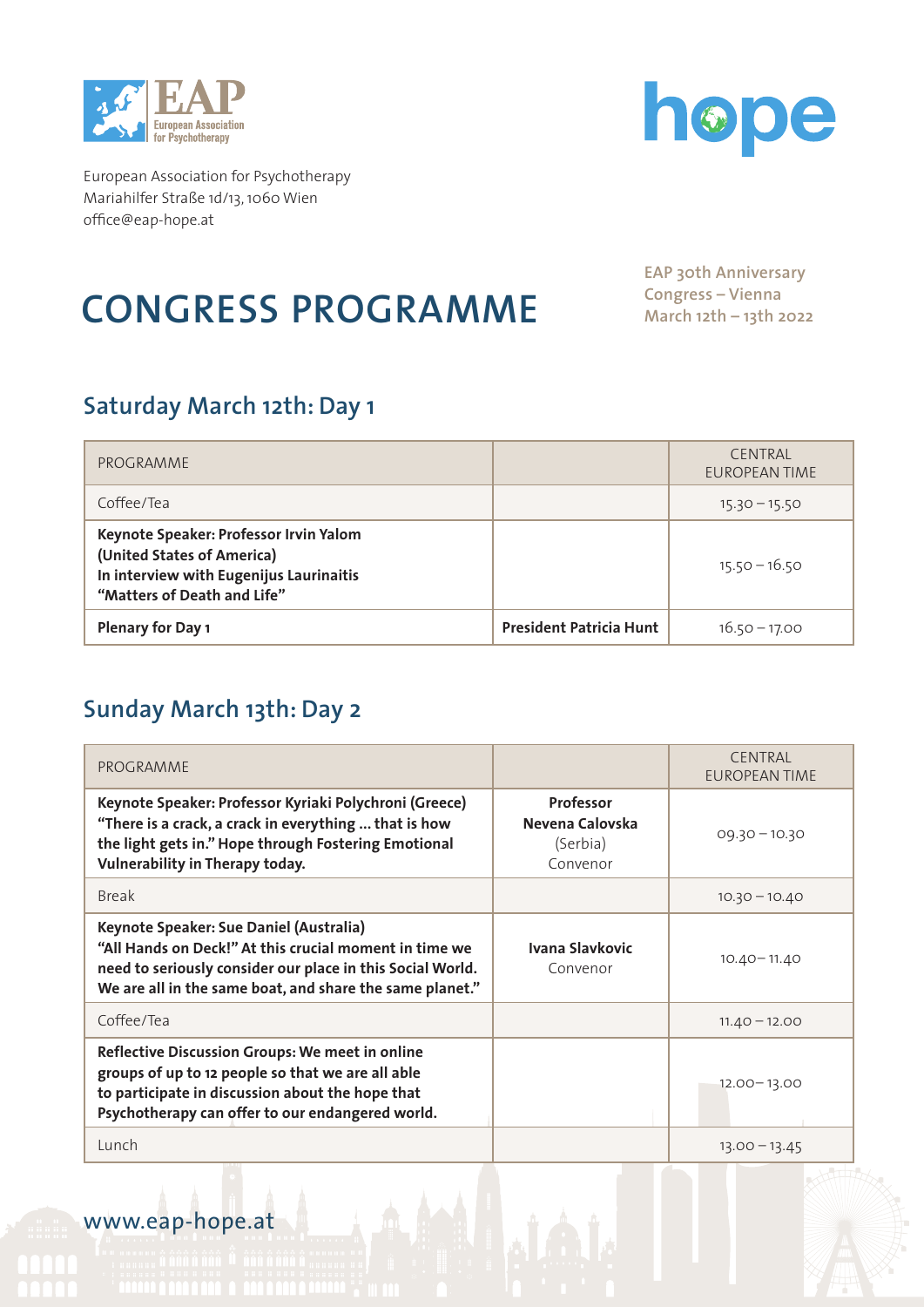



# **CONGRESS PROGRAMME**

**EAP 30th Anniversary Congress – Vienna March 12th – 13th 2022**

## **Sunday March 13th: Day 2**

| PROGRAMME                                                                                                                                                                            | <b>SPEAKERS</b>                                     | <b>CENTRAL</b><br>EUROPEAN TIME |
|--------------------------------------------------------------------------------------------------------------------------------------------------------------------------------------|-----------------------------------------------------|---------------------------------|
| Keynote Speaker: Professor Renos Papadopoulos<br>(United Kingdom)<br>"Therapeutic Applications in Humanitarian Contexts."                                                            | <b>Professor</b><br>Nevena Calovska<br>Convenor     | $13.45 - 14.45$                 |
| Coffee/Tea                                                                                                                                                                           |                                                     | $14.45 - 15.00$                 |
| Keynote Speaker: Jessica Benjamin<br>(United Sates of America)<br>"Only One Can Live: Transforming<br>The Reactivity of Survivalism."                                                | <b>Tom Warnecke</b><br>(United Kingdom)<br>Convenor | $15.00 - 16.00$                 |
| <b>Final Congress Session</b><br>The Hope of Psychotherapy - Video of words and music<br>created from what has been said by keynote speakers<br>and in reflective discussion groups. | President<br>Patricia Hunt<br>Convenor              | $16.00 - 16.30$                 |
| <b>End of Congress</b>                                                                                                                                                               |                                                     | 16.30                           |

### **CPD Hours:**

DAY 1 7.5 HOURS DAY 2 7 HOURS WHOLE CONGRESS 14.5 HOURS CPD Certificates will be sent to all delegates after the Congress has finished.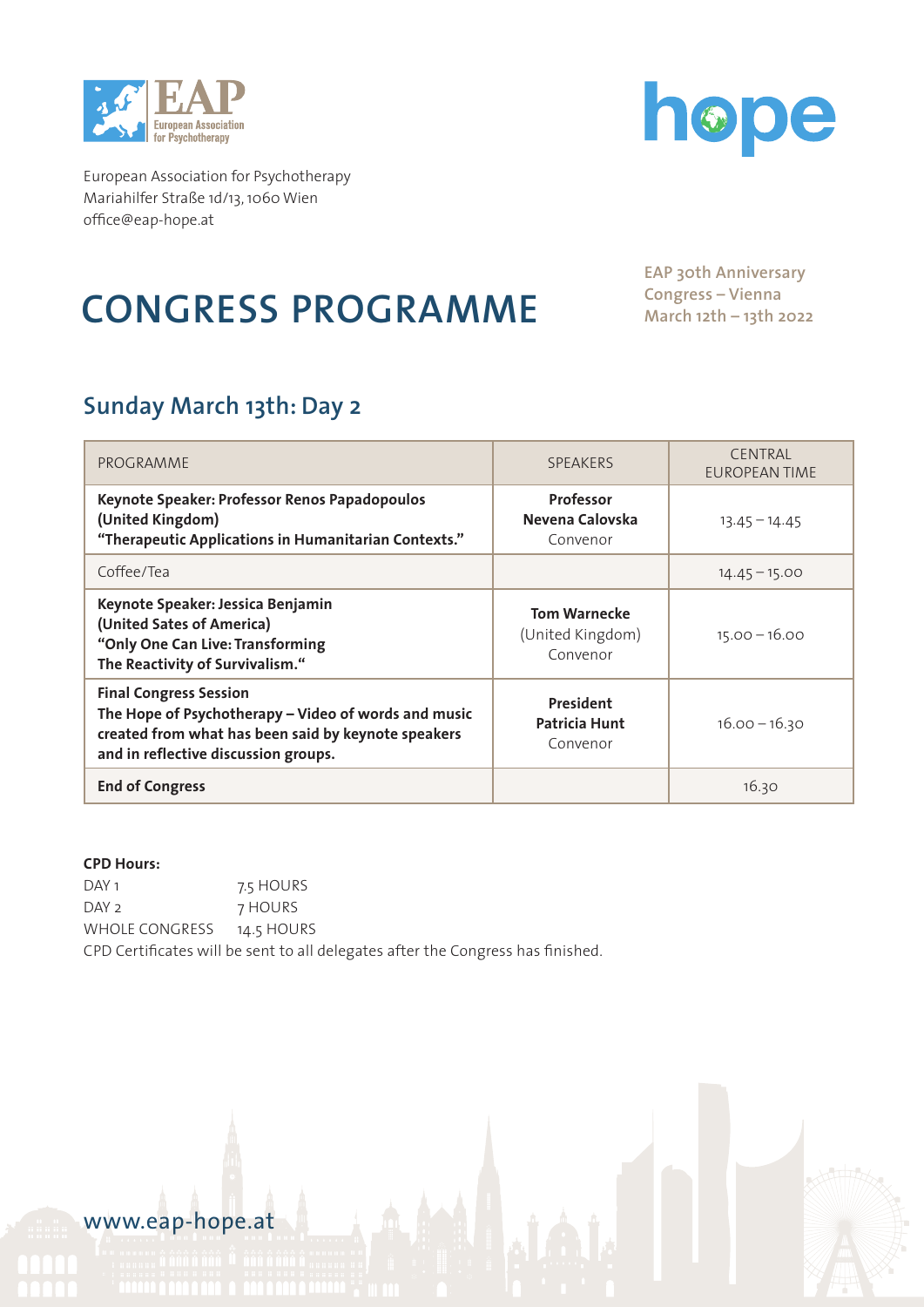



## **DETAILS OF SPEAKERS**

EAP 30th Anniversary **March 12th – 13th 2022 Congress – Vienna March 12th – 13th 2022**



#### **PROFESSOR IRVIN YALOM**

I entered upon medical training already having decided to go into psychiatry. Psychiatry proved (and proves to this day) endlessly intriguing, and I have approached all of my patients with a sense of wonderment at the story that will unfold. I believe that a different therapy must be constructed for each patient because each has a unique story. As the years pass, this attitude moves me farther and farther from the centre of professional psychiatry, which is now so fiercely driven by economic forces. My first writings were scientific contributions to professional journals. My first book, *The Theory and Practice of Group Psychotherapy* has been widely used (seven hundred thousand copies) as a text for training therapists. Other texts followed – *Existential Psychotherapy* (a textbook for a course that did not exist at the time), *Inpatient Group Psychotherapy* (a guide to leading groups in the inpatient psychiatric ward). *Encounter Groups: First Facts*, a research monograph that is out of print. Then, in an effort to teach aspects of Existential Therapy I turned to a literary conveyance and in the past several years have written a book of therapy tales (*Love's Executioner, Momma and the Meaning of Life* – a collection of true and fictionalized tales of therapy) and three teaching novels (*When Nietzsche Wept, Lying on the Couch, and The Schopenhauer Cure*).



#### **PROFESSOR EMMY VAN DEURZEN**

Emmy is a philosopher, counselling psychologist, existential therapist and international author and speaker, who has worked with people on transformative life events for nearly fifty years. She has just published her eighteenth book, entitled *Rising from Existential Crisis: Life Beyond Calamity* with PCCS books. Her books *Paradox and Passion* (Wiley, 2nd edition, 2015) and *Psychotherapy and the Quest for Happiness* (Sage, 2009) are also relevant to this talk.

Emmy is the founder director of the New School of Psychotherapy and Counselling and the Existential Academy in London, where she also runs her private practice, Dilemma Consultancy.

www.emmyvandeurzen.com www.nspc.org.uk www.existentialacademy.com www.dilemmaconsultancy.com

### **Abstract: Rising from our existential crisis: widening the human horizon**

An existential crisis is a situation in which our entire existence and everything we used to take for granted is in the balance, so that we feel insecure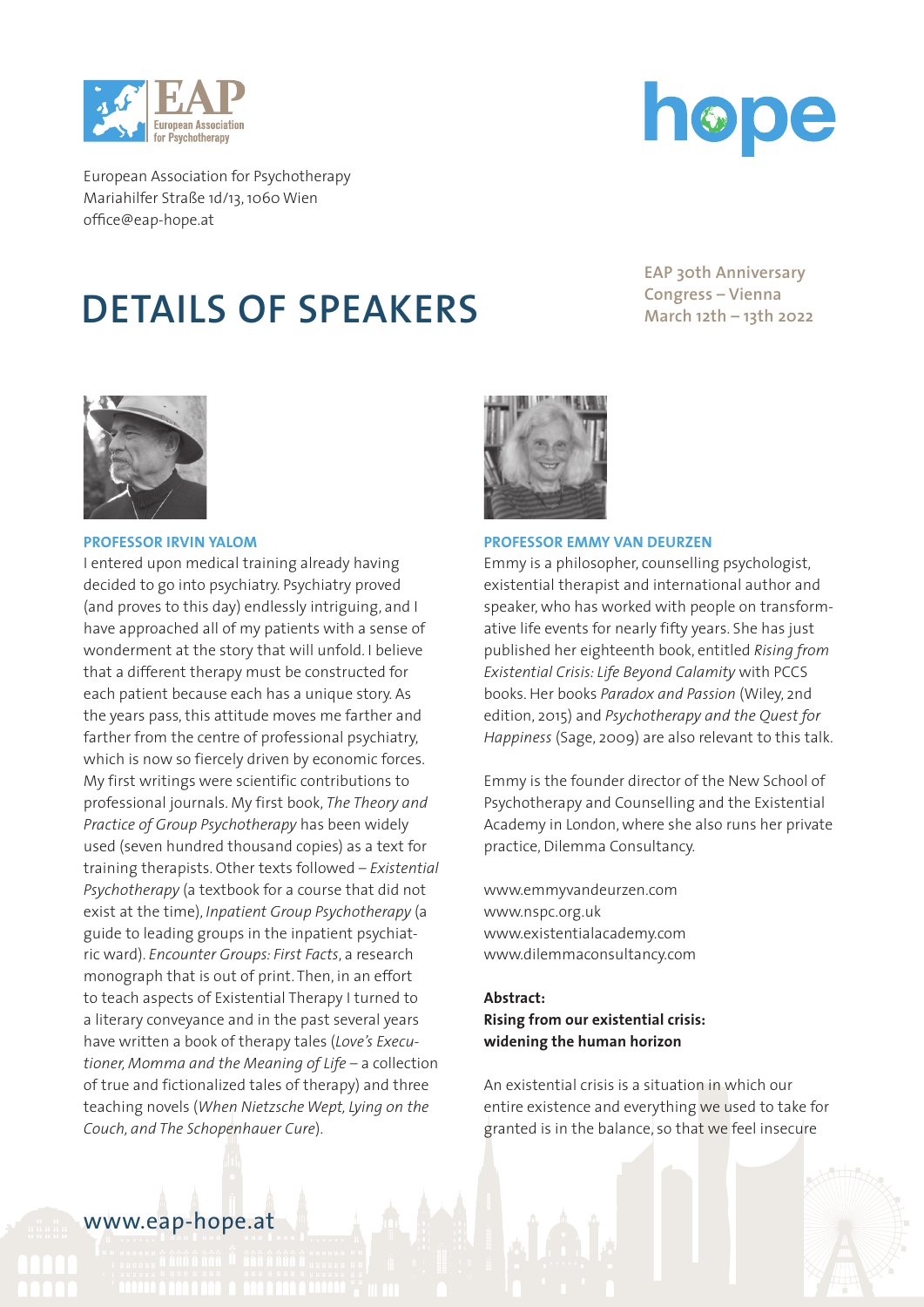



# **DETAILS OF SPEAKERS**

EAP 30th Anniversary **March 12th – 13th 2022 Congress – Vienna March 12th – 13th 2022**

and under threat. This affects all dimensions of life, the physical, social, personal, and spiritual. It means that our bodies are challenged, our relationships are changed, our sense of our self is altered, and our beliefs and values are shaken up. For most people this is a very difficult experience to encompass as it leads to a revolution of our established patterns, routines, and habits. It always involves a lot of loss and therefore leads to feelings of bereavement and sorrow as well as to experiences of confusion, fear, anger, doubt and panic.

As the world is plunged into an existential crisis, not just because of the pandemic, but also in facing potential ecological disaster, a global climate crisis and increasing pressure on international migration, it is vital to understand how our psychotherapy profession can ensure that we tackle the situation in a holistic and considerate manner. In this presentation we shall consider how existential philosophers and therapists are able to make sense of such situations, be they caused by politics, society, personal choice or natural catastrophes. We shall explore the impact of the shattering of our most reliable connections to the world and the loss of meaning that ensues. Then we shall see how we can rise to such limit situations, to shift upwards and find ways to thrive instead of being destroyed by the radical change and global transformation that has become inexorable.



#### **PRESIDENT PATRICIA HUNT**

Patricia Hunt is President of the European Association for Psychotherapy, and Chair of the EAP 30th Anniversary Congress. She is a Psychotherapist, Consultant and Advisor with more than 30 years clinical experience in the public, national health and higher education sectors. She trained following her work at the Hillsborough Disaster UK in 1989 *https://youtu.be/kp\_c-eqaQj8*. She was Director of a large psychotherapy and counselling service at the University of Nottingham, serving staff and students across their national and international campuses. She founded and established a new psychotherapy and counselling service at the University's international campus in Ningbo, China. She is playing an important role in the networking and development of EAP, and in the work of making high quality Psychotherapy available to those who need it in 42 European countries.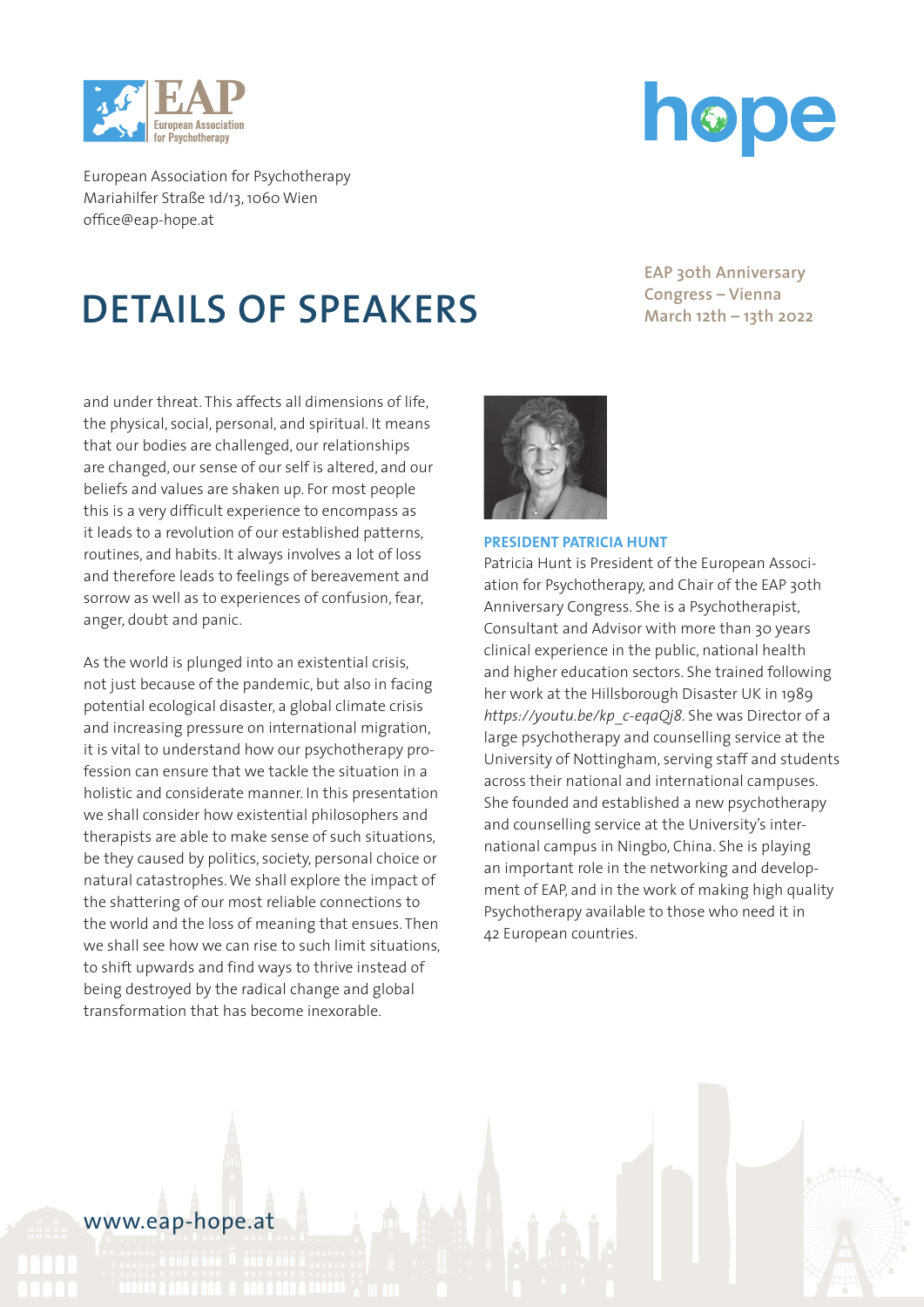



## **DETAILS OF SPEAKERS**

EAP 30th Anniversary **March 12th – 13th 2022 Congress – Vienna March 12th – 13th 2022**



#### **PROFESSOR KYRIAKI POLYCHRONI**

Kyriaki Polychroni is a Systemic Group and Family Psychotherapist with specialization in Emotionally Focused Couple Therapy (EFT). She is a long-standing clinician, faculty and Advisory Scientific Council member at the Athenian Institute of Anthropos in Greece. Kyriaki is Past President of the European Family Therapy Association – EFTA – and a member of the Association since its early founding. She has played a major role in the networking and mutual learning of Family Therapy Trainers in Europe, and in 2016 was given an Award for her Outstanding Contribution to Family Therapists in Europe and was appointed Honorary Chair of the EFTA Chamber of Training Institutes (EFTA-TIC). She was recently selected as a member of the Board of Directors of the International Center for Excellence in Emotionally Focused Therapy (ICEEFT). Former Vice-President of the national branch of the European Association of Psychotherapists (EAP). Founding Member of the Hellenic Association of Systemic Therapy (ELESYTH). She is also a Founding Member of the American National Registry of Certified Group Psychotherapists (CGP) and a Clinical Member of the American Group Psychotherapy Association (AGPA).



#### **SUE DANIEL**

Sue Daniel is an individual and group psychotherapist who is well known for her specialisation in psychodrama, role theory, sociometry and sociodrama. Sue regularly conducts workshops and seminars in various countries and in many settings. She is the founder of the Psychodrama Institute of Melbourne, the Moreno Psychodrama Society, and the Board of the Australian and Aotearoa (NZ) Board of Psychodrama, and a major contributor to international psychotherapy and psychodrama committees and boards since the 1980's. She is also a prolific writer on the application of Role Theory and Psychodrama.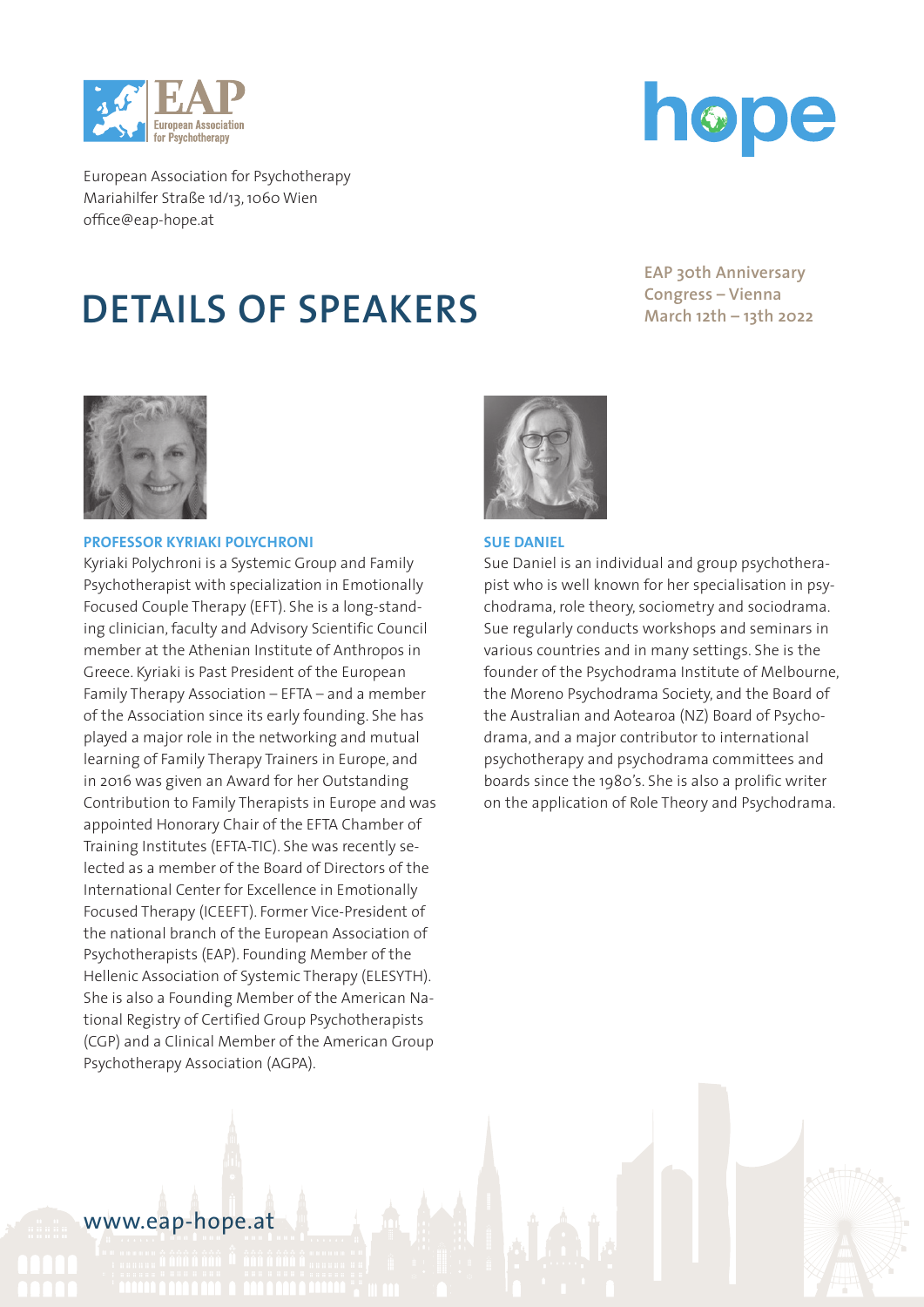



## **DETAILS OF SPEAKERS**

EAP 30th Anniversary **March 12th – 13th 2022 Congress – Vienna March 12th – 13th 2022**



### **PROFESSOR RENOS PAPADOPOULOS**

Renos K. Papadopoulos, Ph.D. is Professor of Analytical Psychology in the Department of Psychosocial and Psychoanalytic Studies, Director of the 'Centre for Trauma, Asylum and Refugees' and of the postgraduate programmes in 'Refugee Care', a member of the 'Human Rights Centre', of the 'Transitional Justice Network' and of the 'Armed Conflict and Crisis Hub' all at the University of Essex, as well as Honorary Clinical Psychologist and Systemic Family Psychotherapist at the Tavistock Clinic. He is a practising Clinical Psychologist, Family Therapist and Jungian Psychoanalyst who spent most of his professional life training and supervising specialists in these three spheres. As consultant to numerous organisations, he has been working with refugees, tortured persons, trafficked people, and other survivors of political violence and disasters in many countries. His writings have appeared in sixteen languages. Recently, he has been given Awards by the European Family Therapy Association for Lifetime 'Outstanding contribution to the field of Family Therapy and Systemic Practice', by the University of Essex for the best 'International Research Impact', and by two Mexican Foundations for his 'exceptional work with vulnerable children and families in Mexico'.



#### **JESSICA BENJAMIN**

Jessica Benjamin is a psychoanalyst known for her contributions to psychoanalysis and social thought. She is currently a practicing psychoanalyst in New York City where she is on the faculty of the New York University Postdoctoral Psychology Program in Psychoanalysis and Psychotherapy, and the Stephen Mitchell Center for Relational Studies. Jessica Benjamin is one of the original contributors to the fields of relational psychoanalysis, theories of intersubjectivity, and gender studies and feminism as it relates to psychoanalysis and society. She is known for her ideas about recognition in both human development and the sociopolitical arena.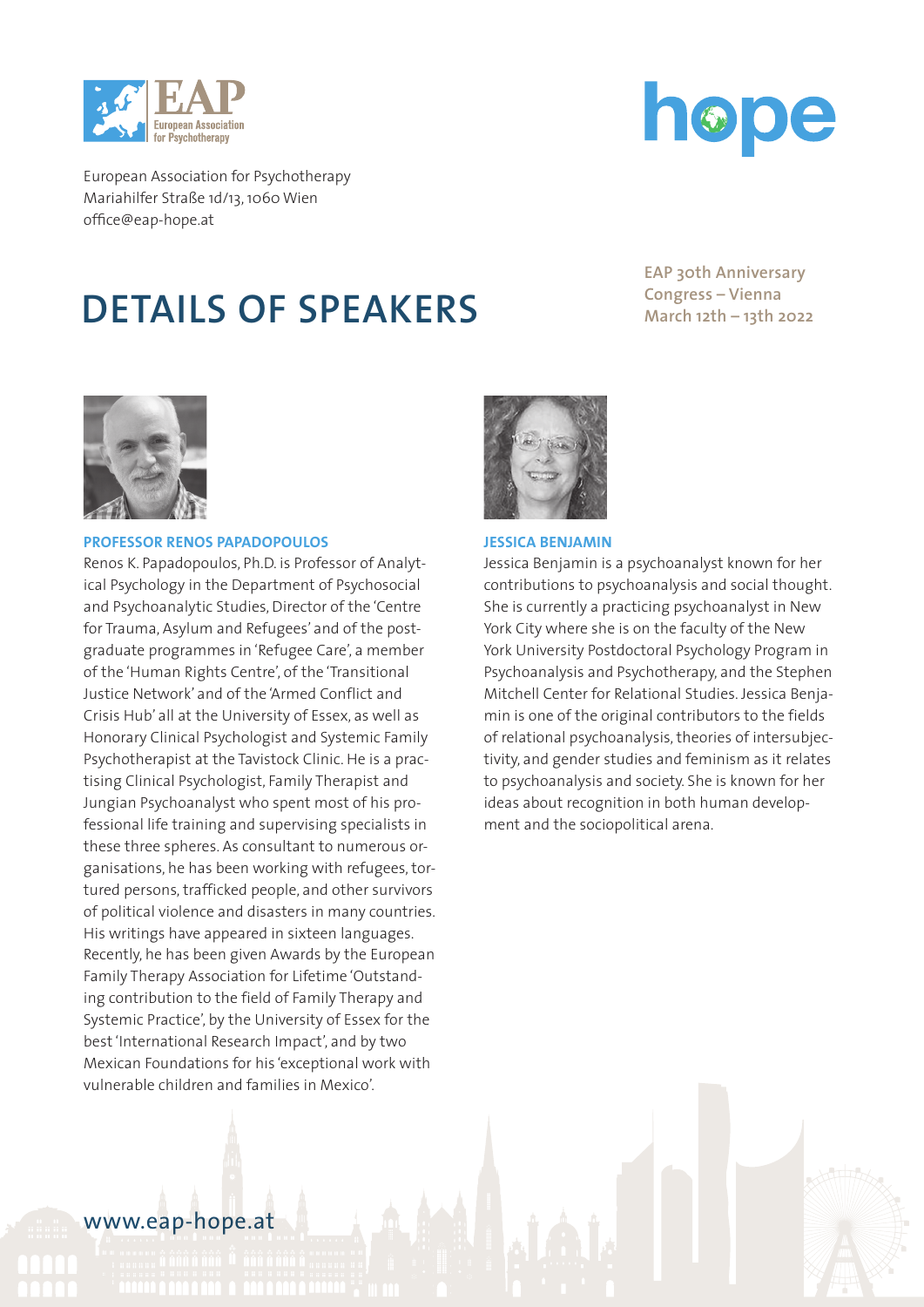



# **DETAILS OF SPEAKERS**

EAP 30th Anniversary **March 12th – 13th 2022 Congress – Vienna March 12th – 13th 2022**



### **PROFESSOR ALFRED PRITZ**

Alfred Pritz is the founding father and principal of the Sigmund Freud PrivatUniversität, which was accredited in 2005 and keeps expanding and growing (further SFU locations so far: Paris, Linz, Berlin, Milano, Ljubljana).

He is a founding member and president of the World Council for Psychotherapy, as well as a founding member and general secretary of the European Association for Psychotherapy. The first three World Congresses of Psychotherapy in Vienna were organized by him and he was also a co-organizer for the World Congresses in Buenos Aires, Bejing, Sydney and Durban.

He is an active editor and author of various books, book series and professional articles in journals and textbooks.



#### **TOM WARNECKE**

Tom Warnecke (PgDip, ECP) trained in Gestalt Therapy and with David Boadella and maintains a psychotherapy and supervision practice in London. He worked in statutory mental health services, as an educator for various psychotherapy and supervision diploma courses, and developed a relational-somatic approach to borderline trauma. His work is grounded in psychophysiological and psychodynamic perspectives and his publications include book chapters, journal articles and the book 'The Psyche in the Modern World – Psychotherapy and Society' (Karnac 2015). He is a former Vice Chair for the UK Council for Psychotherapy (UKCP), has held various roles in EAP and is currently Deputy General Secretary of EAP.

## **Abstract:**

### **Changing Times – what are the Implications for Psychotherapy Practice?**

The Corona pandemic greatly accelerated changes to psychotherapy practice such as "online therapy" for example. Global heating will likely also impact the ways in which we work. In parallel, we are seeing a 21st century resurgence of polarisation dynamics, for example about refugees, "Brexit", or vaccination,